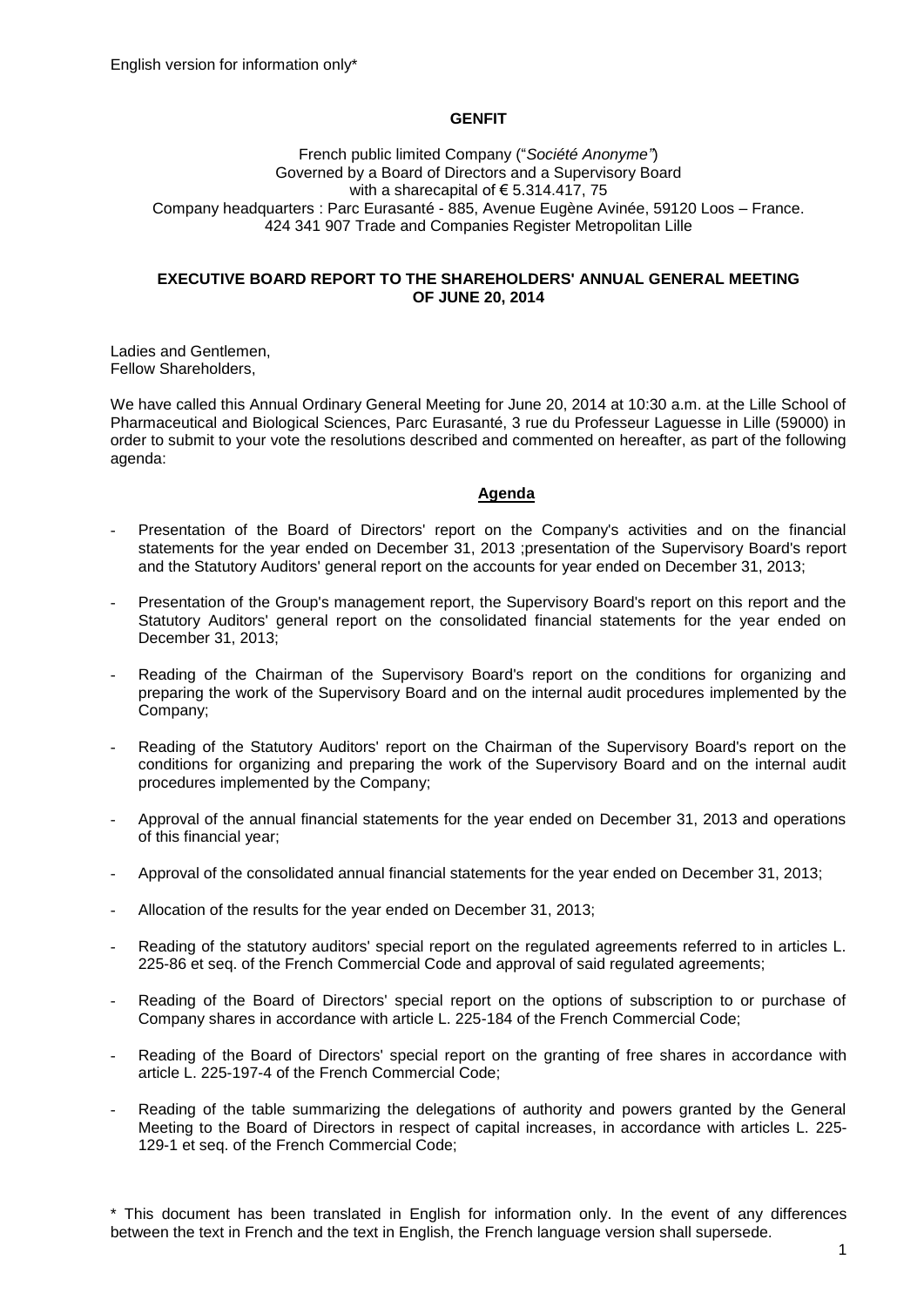English version for information only\*

- Reading of the Board of Directors' supplementary report on the use of delegations of powers granted by the General Meeting, in accordance with article R. 225-116 of the French Commercial Code;
- Recognition of the reconstitution of the Company's equity capital;
- Ratification of the cooptation of Mr. Frédéric Desdouits as member of the Supervisory Board, to replace the Company CM-CIC Capital Finance;
- Appointment of the Company Grant Thornton as new co-statutory auditor, to replace the Company Audit & Commissariat Aine & Deldique;
- Appointment of the Company IGEC as new alternate co-auditor, to replace the Company Audit Flandres Artois;
- Directors' fees:
- Powers to carry out legal formalities.

## **A. The position and operations of the Company since publication of the Board of Directors' report on February 23, 2014**

The Board of Directors' report, which you can consult on the Company's website [\(www.genfit.com\)](http://www.genfit.com/) along with all the other documents related to this Annual Ordinary General Meeting, will provide you with a thorough review of the Company's position and operations during the 2013 fiscal year and includes ongoing developments of a corporate nature since the close of that year up to the date said report was issued, on February 23, 2013.

We would therefore refer you on these matters to that management report and also, for a briefer treatment of them, to the Supervisory Board's report to the General Meeting of March 11, 2014.

Since the management report was published on February 23, 2014, the position and operations of the Company were affected by the following events.

The Combined (Ordinary and Extraordinary) General Meeting held on April 2, 2014:

This Meeting granted your Executive Board a variety of financial authorizations, typical in listed companies, as to issuing shares or other securities that may or may not be convertible into equity; permitted the share repurchase program to be updated, and voted to reconcile the Company's articles of association with certain recent legal and regulatory provisions and, with a view to transferring the Company's shares to Euronext Paris at some point, with the legal and regulatory provisions that apply to regulated markets,

The transfer of the Company's shares into the regulated market of Euronext Paris (Compartment B):

This transfer of the Company's shares to trading on Euronext Paris Compartment B (ISIN: FR0004163111 - Ticker symbol: GNFT) is intended to increase the Company's visibility and make it easier to raise the equity needed to accelerate its development. This was preceded by the publication on April 14, 2014 of the admission prospectus called for by the Autorité des Marchés Financiers (approval no. 14-148) and occurred on April 17, 2014.

The decision by three longstanding members of the Supervisory Board—the Institut Pasteur de Lille, the University of Lille II and CM-CIC Capital Finances—to resign their seats effective with the end of the Annual Ordinary General Meeting on June 20, 2014 and the election of a new member of the Supervisory Board in the person of Frédéric Desdouits.

<sup>\*</sup> This document has been translated in English for information only. In the event of any differences between the text in French and the text in English, the French language version shall supersede.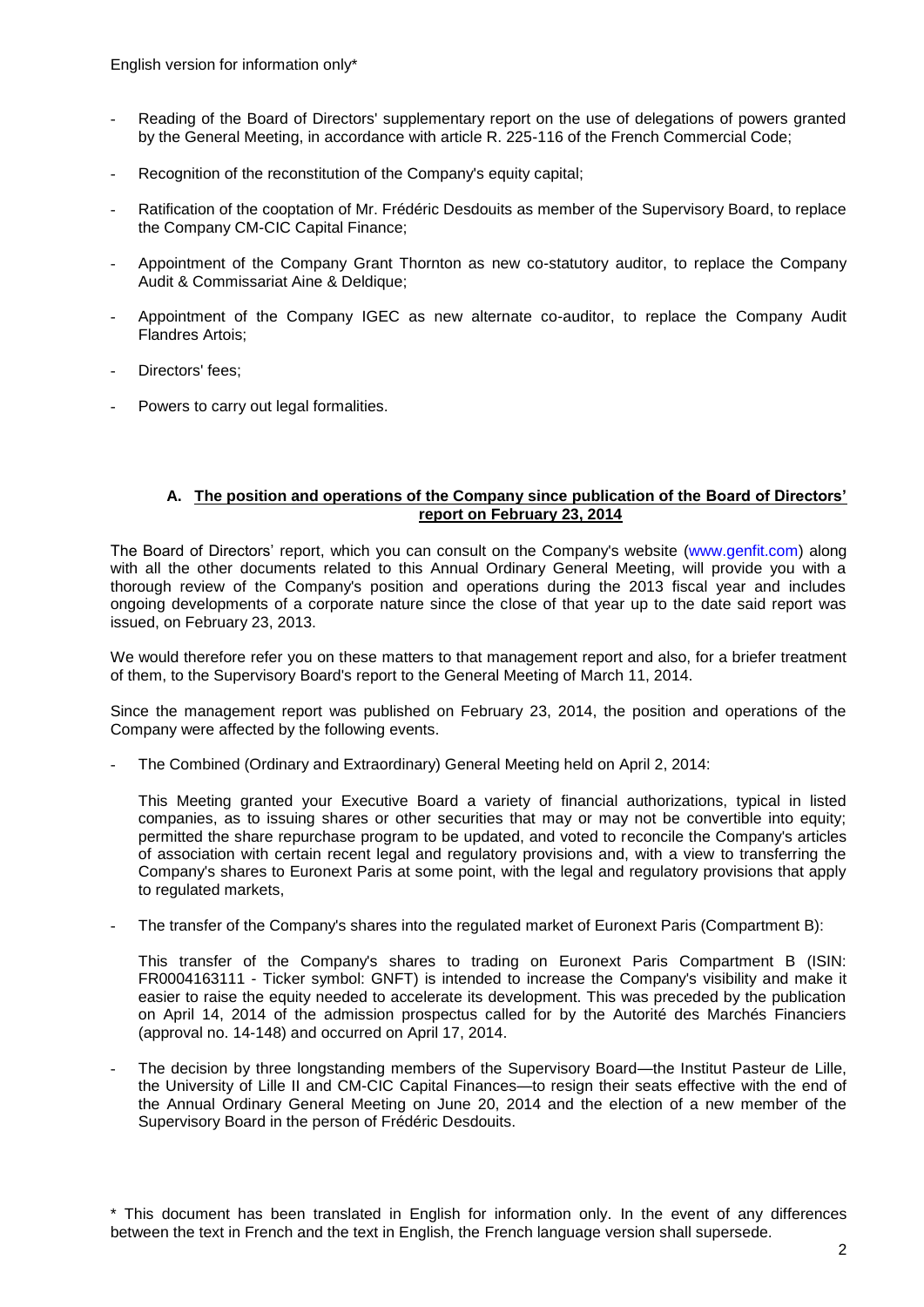These changes to the membership of the Board, in keeping with the size and new status of your Company, are spelled out in more detail below, in the discussion of draft Resolution Nine to ratify the appointment of Mr. Desdouits to the Supervisory Board in replacement of CM-CIC Capital Finance as voted by the Supervisory Board at its May 13, 2014 meeting (i.e., paragraph VI of the section below of this report covering the draft resolutions submitted to your vote.)

The appointment of a third member of the Executive Board in the person of Dean Hum :

The Supervisory Board appointed Dean Hum to a five-year term as the third member of the Executive Board along with Jean-François Mouney and Nathalie Huitorel at its May 13, 2014 meeting, acting on the proposal by the Appointment and Salary Committee. Appointing Mr. Hum, presently the Chief Scientific Officer of Genfit, to this seat will add to the Executive Board's scientific competency. Mr. Hum's career and professional qualifications are offered for your inspection in Appendix I to this report.

More broadly, with regard to the Company's position and operations and the risk factors that might affect them, we invite you to look at the developments mentioned in the AMF admission prospectus of April 14, 2014, which you will find on the Company website [\(www.genfit.com\)](http://www.genfit.com/).

# **B. Presentation of draft resolutions**

## **I. Financial statements for fiscal year 2013 and appropriation of earnings (Resolutions One to Three)**

Resolution One submitted to your vote concerns approval of the parent company financial statements for 2013, which show a net loss of €(10,043,221). Detailed comments on the financial statements are given in the Executive Board's management report to which you have been referred, as well as in the Supervisory Board's report and the general report of the Statutory Auditors on the parent company statements.

Resolution Two concerns approval of the consolidated financial statements for 2013, showing a net loss of €(12,652,058). The consolidated financial statements are shown in detail in the management report that we invite you read as well as in the Supervisory Board's report and the report of the Statutory Auditors on the consolidated statements.

Under the terms of Resolution Three, you are asked to appropriate the €(10,043,221) loss for the year ended December 31, 2013 to retained earnings, which will then decline from €(32,594,143) to €(42,637,364).

# **II. Regulated agreements (Resolution Four)**

Under the terms of Resolution Four, you are asked to approve the special report prepared by the Statutory Auditors in application of Article L. 225-88 of the French Commercial Code, which report discloses that (i) no regulated agreement within the meaning of Articles L. 225-86 et seq. of the French Commercial Code that might have been previously authorized was still in effect during the fiscal year 2013 and (ii) no new regulated agreement was entered into during said year.

The special report on regulated agreements appears on the Company's website.

## **III. Options for subscription or purchase of shares (Resolution Five) and awards of restricted stock (Resolution Six)**

Resolution Five concerns the approval of the Executive Board's special report required by Article L. 225- 184 of the French Commercial Code on options to subscribe or purchase shares of stock. This report, which appears in Appendix E of the Executive Board's management report on the parent company financial statements for 2013, discloses that during fiscal year 2013 there were no transactions under the legal options plans contemplated in Articles L. 225-177 to L. 225-186 of the French Commercial Code and that no options were granted or exercised.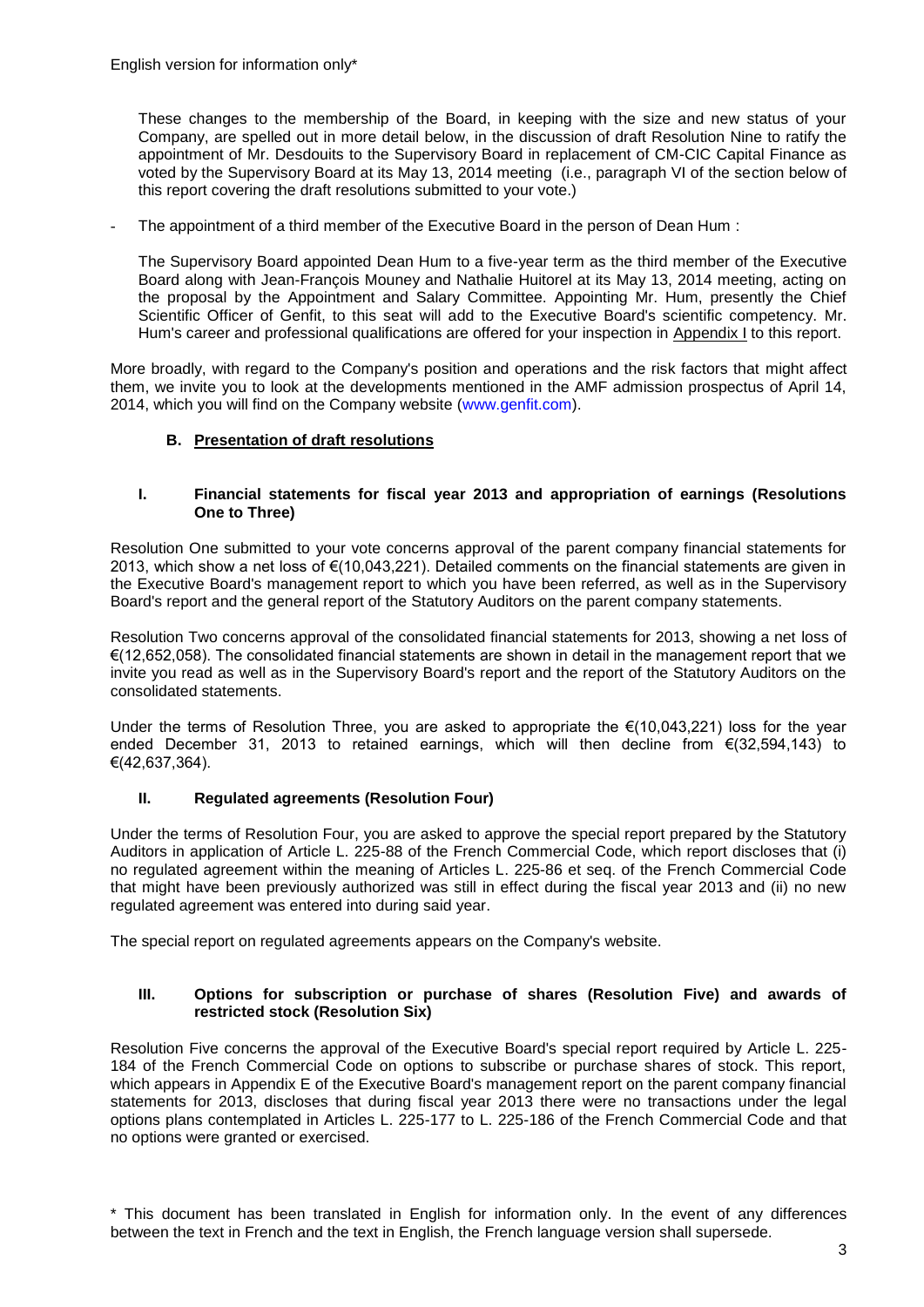English version for information only\*

Per Resolution Six you will be asked to approve the Executive Board's special report on awards of restricted stock, which is reproduced in Appendix F of the Executive Board management report on the parent company financial statements for the 2013 fiscal year. This special report, prepared pursuant to Article L. 225-197-4 of the French Commercial Code, states that no restricted shares of stock were awarded.

# **IV. Summary table of delegations of authority and powers (Resolution Seven)**

Under the terms of Resolution Seven, you are asked to approve the summary table of delegations of authority granted to the Executive Board by the General Meeting of Shareholders with respect to capital increases.

This table appears in **Appendix II** to this report. It draws on information contained in the Executive Board's supplementary report in Appendix D to the management report on the parent company 2013 financial statements by updating the new delegations of authority passed by the Combined General Meeting on April 2, 2014.

## **V. Formal recognition of the reconstitution of Company's shareholders' equity (Resolution Eight)**

The shareholders are reminded that the Company's shareholders' equity at the close of fiscal year 2011 was €809,217, which is to say less than half the share capital at that time.

This situation required that an extraordinary resolution be submitted to the Combined General Meeting of June 26, 2012 pursuant to Article L. 225-248 of the French Commercial Code, under the terms of which the shareholders, in light of the Company's growth prospects, had expressly voted to continue its activities and ruled out its being dissolved (Resolution Twelve of the Combined General Meeting of June 26, 2012.)

Following the various funding rounds of 2012 and the first-half of 2013 and particularly the capital increase by private placement undertaken in April 2013 in the gross amount (issue premiums included) of €14.3 million, the shareholders' equity in the Company was in large measure reconstituted, winding up by end 2013 at €14,108,924 and reflecting share capital of €5,314,417.75.

The purpose of the Eighth Resolution on which you are to vote is thus to officially recognize that the Company's shareholder equity has been reconstituted to an amount at least equal to half of the share capital in accordance with with standards laid out in Article L. 225-248 of the French Commercial Code and therefore to allow your Executive Board to request that it no longer have to indicate on the corporate and business registry the loss half the paid-in capital, which is now inapplicable.

## **VI. Ratification of the cooptation of Frédéric Desdouits to the Supervisory Board in replacement of CM-CIC Capital Finance (Resolution Nine)**

Three of the seven longstanding members of the Supervisory Board—that is, CM-CIC Capital Finance, the Institut Pasteur de Lille and the University of Lille II—have announced their decision to resign their seats effective at the close of this Annual Ordinary General Meeting of June 20, 2014.

The Institut Pasteur de Lille and the University of Lille II are longstanding shareholders in the Company, not only holding equity but sitting on the Supervisory Board since the Company's inception. While still wishing to remain shareholders who take an active interest in the Company's development, the Institute and the University believe that their presence on the Company's Supervisory Board was now less needed, given the stage of development the Company has reached and their own institutional missions of helping to foster young innovative start-ups, which Genfit no longer is after nearly 15 years of existence.

Likewise, CM-CIC, in keeping with its investment horizon strategy, has desired to leave it seat on the Supervisory Board to new qualified, independent members in accordance with the best governance practices.

Acknowledging these resignations, your Supervisory Board, acting on a proposal by the Appointment and Salary Committee, whose report appears in **Appendix II,** decided at its May 12, 2014 meeting to seize the opportunity to avail itself of the skills and deep knowledge of the healthcare sector of Frédéric Desdouits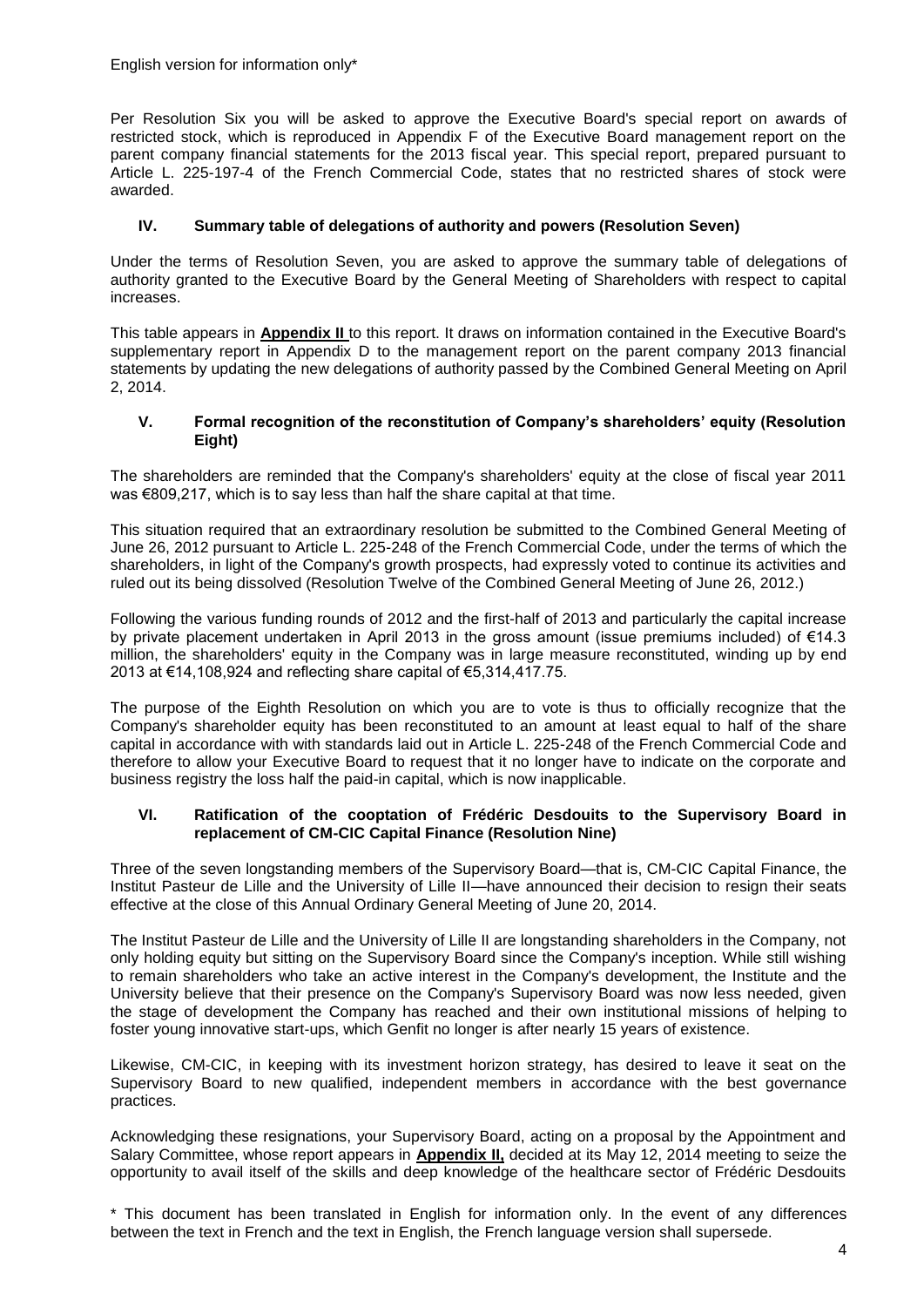and to elect him as a member of the Supervisory Board to replace CM-CIC Capital Finance. Mr. Desdouits's career and professional qualifications are offered for your inspection in **Appendix IV** to this report.

Still, on the recommendation of the Appointment and Remuneration Committee, the Board chose not to immediately fill the two other vacant seats on the Supervisory Board, judging that more time was required to identify highly suitable candidates, given the expertise needed for the Board to function well and the need for gender balance.

If, as proposed, your General Meeting agreed to ratify the appointment of Frédéric Desdouits, the Supervisory Board of your Company would be made up as follows.

| <b>Surname</b>                | Office              | <b>Principal position</b>                                             | Term of office                                                             |
|-------------------------------|---------------------|-----------------------------------------------------------------------|----------------------------------------------------------------------------|
|                               | of                  | outside of the Group                                                  |                                                                            |
| Xavier GUILLE DES BUTTES      | Chairman<br>the     | Member of the Supervisory Board of<br>Financière Delpharm and Diagast | First appointment October 18, 2006<br>Latest renewal June 28, 2011         |
|                               | Supervisory         |                                                                       | End of the current corporate office:                                       |
|                               | Board               |                                                                       | OGMS to approve the supervisory                                            |
|                               |                     |                                                                       | statements for year ended December                                         |
|                               |                     |                                                                       | 31.2015                                                                    |
| <b>Charles WOLER</b>          | Vice-Chairman       | Chairman and CEO, Endotis Pharma                                      | Initial appointment October 18, 2006                                       |
|                               | the<br>Ωf           |                                                                       | Latest renewal June 28, 2011                                               |
|                               | Supervisory         |                                                                       | End of the current corporate office:                                       |
|                               | Board               |                                                                       | OGMS to approve the statements for                                         |
| <b>BIOTECH AVENIR</b>         |                     |                                                                       | year ended December 31, 2015                                               |
| represented by Florence       | Member<br>of<br>the | Ms. SEJOURNE is also Chairman of<br>the Da Volterra company           | First appointment At the formation of<br>the Company on September 15, 1999 |
| <b>SEJOURNE</b>               | Supervisory         |                                                                       | Latest renewal June 28, 2011                                               |
|                               | Board               |                                                                       | End of the current corporate office:                                       |
|                               |                     |                                                                       | OGMS to approve the statements for                                         |
|                               |                     |                                                                       | year ended December 31, 2015                                               |
|                               |                     |                                                                       |                                                                            |
|                               |                     |                                                                       |                                                                            |
| <b>FINORPA represented by</b> | Member of the       | Mr. Moons is also a Project Manager                                   | First appointment October 06, 2000                                         |
| <b>Philippe MOONS</b>         | Supervisory         | at FINORPA                                                            | Latest renewal June 26, 2013                                               |
|                               | Board               |                                                                       | End of the current corporate office:                                       |
|                               |                     |                                                                       | OGMS to approve the statements for<br>year ended December 31, 2017         |
|                               |                     |                                                                       |                                                                            |
|                               | Member of the       | Executive Vice-President - Head of                                    | appointment<br>Voted<br>First<br>by the                                    |
| (subject to ratification by   | Supervisory         | Corporate Business Development,                                       | Supervisory Board on May 13, 2014                                          |
| your General Meeting<br>of    | <b>Board</b>        | Acquisitions and Market Intelligence -                                | effective as of your General Meeting of                                    |
| June 20, 2014)                |                     | at Laboratoires Pierre Fabre                                          | June 20, 2014                                                              |
|                               |                     |                                                                       | End of the corporate office: term runs                                     |
| <b>Frédéric DESDOUITS</b>     |                     |                                                                       | for the remainder of his predecessor's                                     |
|                               |                     |                                                                       | term (CM-CIC Capital Finance), i.e. till                                   |
|                               |                     |                                                                       | the OGMS to approve the financial<br>for the<br>statements                 |
|                               |                     |                                                                       | vear<br>endina<br>December 31, 2017                                        |

#### **VII. Appointment of the Grant Thornton company as lead joint statutory auditor (Resolution Ten) and IGEC as alternate joint statutory auditor (Resolution Eleven) to replace, respectively, Audit & Commissariat Aine & Deldique and Audit Flandres Artois**

Following the admission of your Company's shares for trading on the Euronext Paris market, Audit & Commissariat Aine & Deldique and Audit Flandres Artois, your Compay's lead joint statutory auditor and the alternate joint statutory auditor, respectively, whose engagements were led by Rémy Aine and Olivier Verrue, informed the Company of their decision to resign their engagements at the end of your Ordinary Annual General Meeting of June 20, 2014.

Acting on the proposal of the Company's Supervisory Board at its May 12, 2014 meeting, we propose, under the terms of Resolutions Ten and Eleven, that you appoint

as new lead joint statutory auditor, replacing Audit & Commissariat Aine & Deldique: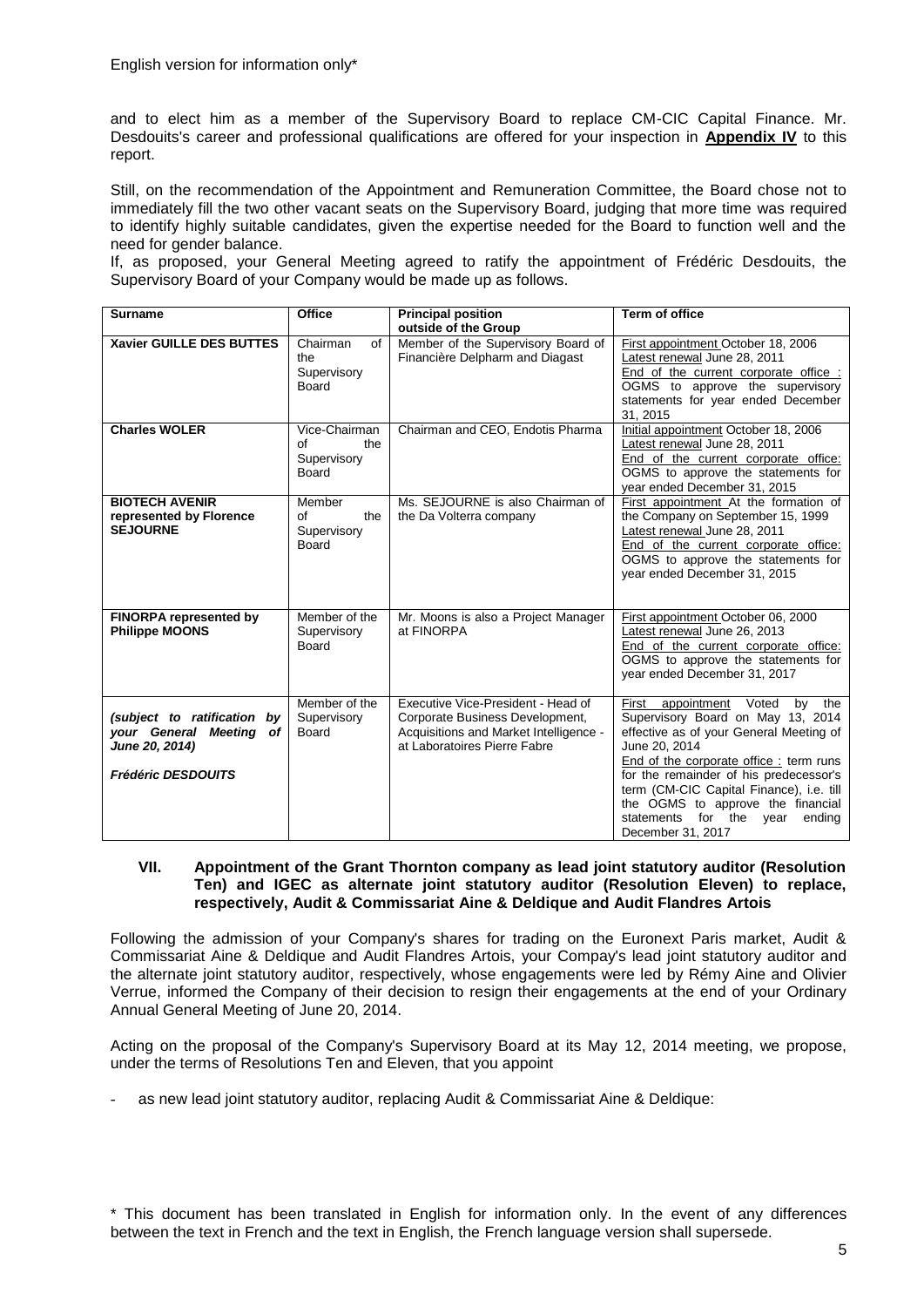# **Grant Thornton,**

A *société anonyme* with capital of €2,297,184 whose registered office is at 100 rue de Courcelles à Paris (75017), listed as no. 632 013 843 on the Paris RCS (corporate and business registry),

for the balance of the term of its predecessor, that is, through the end of the Ordinary General Meeting called to approve the financial statements of the period ending December 31, 2017.

Grant Thornton's engagement would be led by Jean-Pierre Colle.

Grant Thornton has informed the Company in advance that it would accept the engagement as the Company's lead joint statutory auditor if the Meeting so voted and that it was subject to none of the conflicts contemplated by law in the performance of said engagement.

as new joint statutory auditors, alternates to Grant Thornton, to replace the Société Audit Flandres Artois:

# **IGEC**,

A French public limited company ("*société anonyme")* with sharecapital of €46,000, whose registered office is at 3 rue Léon Jost à Paris (75017). listed as no. 662 000 512 on the Paris RCS (corporate and business registry),

for the balance of the term of its predecessor, that is, through the end of the Ordinary General Meeting called to approve the financial statements of the period ending December 31, 2017.

IGEC's engagement would be led by Vincent Papazian.

IGEC has informed the Company in advance that it would accept the engagement as the Company's alternate joint statutory auditor if the Meeting so voted and that it was subject to none of the conflicts contemplated by law in the performance of said engagement.

# **VIII. Allocation of directors' fees (Resolution Twelve)**

Given the recommendations of the Appointment and Salary Committee of April 1, 2014 that can be found in its report reproduced in **Appendix IV** and which were adopted by the Supervisory Board at its April 2, 2014 meeting, you are asked to vote on allocating directors' fees to the Supervisory Board for the fiscal year starting January 1, 2014 in an amount not to exceed €100,000 and leaving the division of all or part of these fees among its members in the hands of the Supervisory Board.

The total amount of directors' fees proposed is slightly higher than that submitted to you and that you approved at the Annual General Meeting of June 26, 2013, which was €80,000.

As you have been informed, the directors' fees paid for the fiscal year ended December 31, 2013 was €6,240. (More detail is available on page 117 of the admission prospectus of April 14, 2014.)

# **IX. Powers to carry out legal formalities (Resolution Thirteen)**

This resolution, commonplace in all Companies, grants the authority necessary to complete such formalities as recording, officially filing and publishing documents as the result of decisions of your Annual Ordinary General Meeting.

> \* \* \*

Several agenda items of this Meeting entail reports by your Statutory Auditors, which you will be able to read.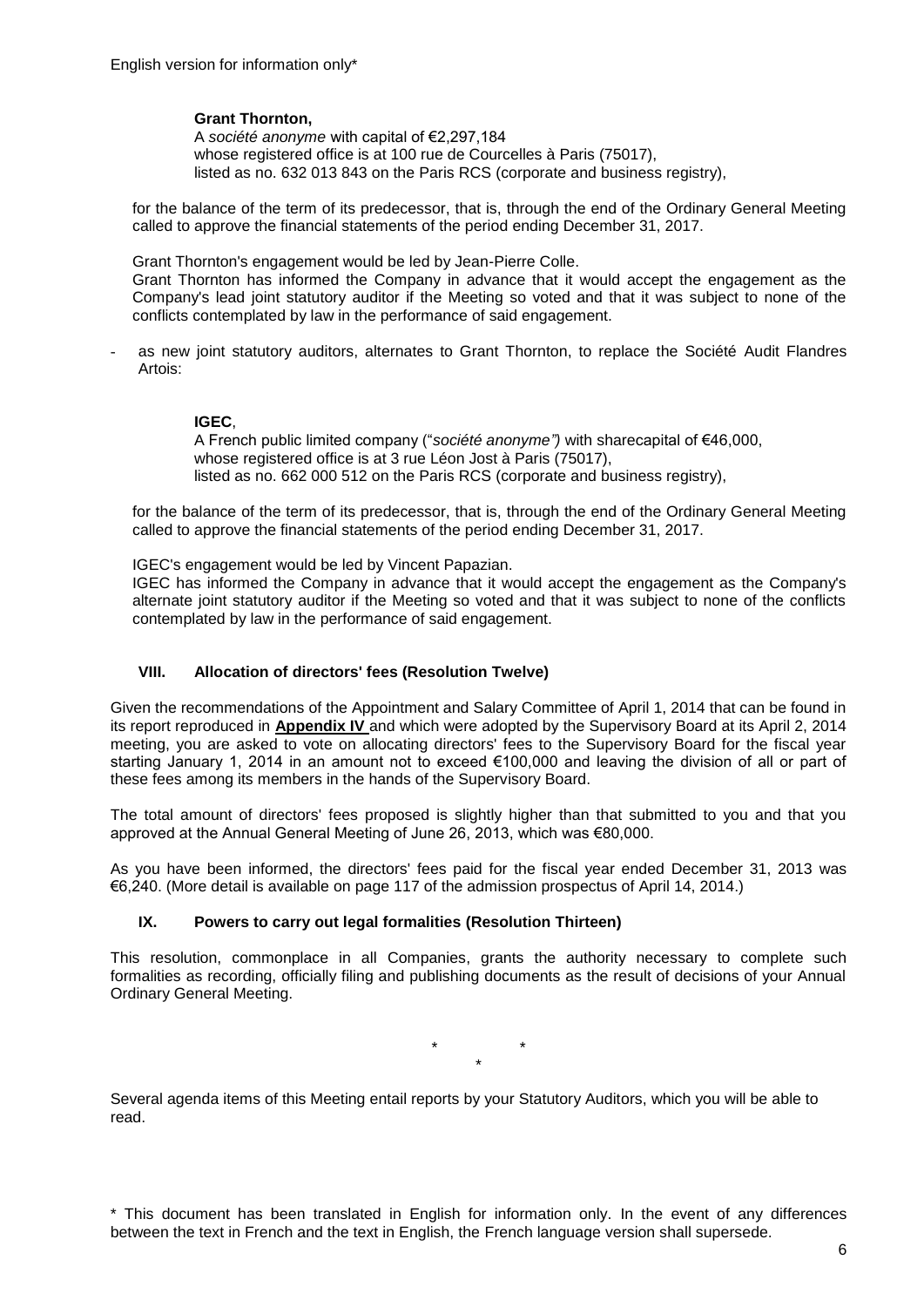You will also be able to read your Supervisory Board's report to the Meeting and the Chairman's report describing the preparation and organization of the work done by the Supervisory Board and the internal control procedures that the Company has put in place.

> \* \* \*

The Executive Board Loos – May 27, 2014

Jean-François MOUNEY

Nathalie HUITOREL

Chairman of the Executive Board Member of the Board of **Directors** 

Dean HUM

Member of the Board of **Directors**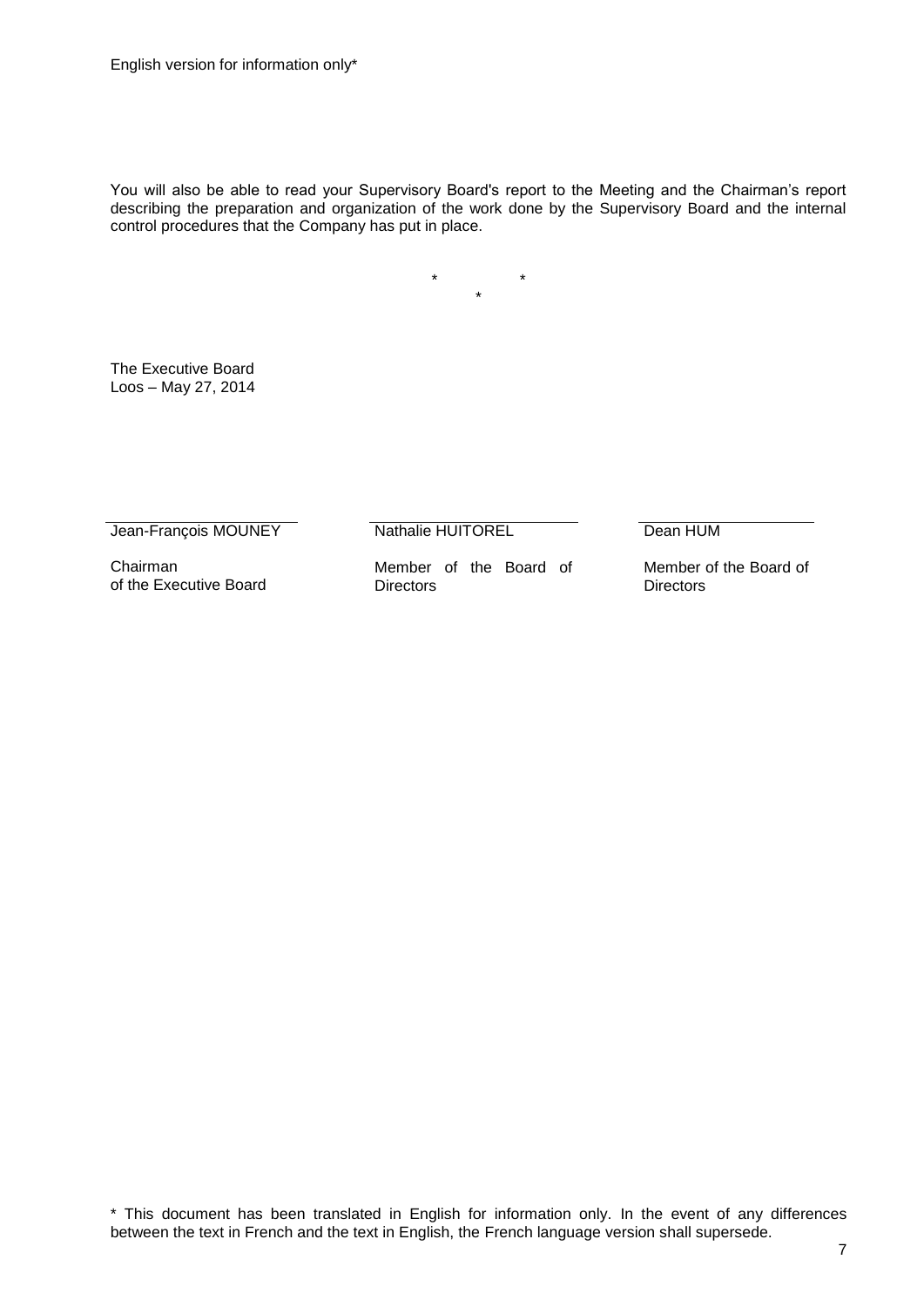# **Appendix I**

## **Career and professional qualifications of Dean Hum**

Dean Hum earned a Ph.D. in Biochemistry from McGill University in Montreal in 1990. An expert in the modulation of transcription factors and nuclear receptors associated with endocrine and cardiometabolic diseases, he held a research position at the University of California in San Francisco before becoming a Professor at Laval University in Quebec. He joined Genfit in 2000 as Chief Scientific Officer. Dean Hum is today a key member of the Genfit organization. In particular, he is responsible for defining, implementing, employing and coordinating short-, medium- and long-term strategies relating to R&D programs and the portfolio. He coordinates all R&D activities with the CEO and in close collaboration with scientific officers and project managers.

|          | Other offices, current and/or held during the past five years<br>outside of the Group |      |  |
|----------|---------------------------------------------------------------------------------------|------|--|
|          | <b>Nature of office</b><br>Company                                                    |      |  |
| Dean HUM | None                                                                                  | None |  |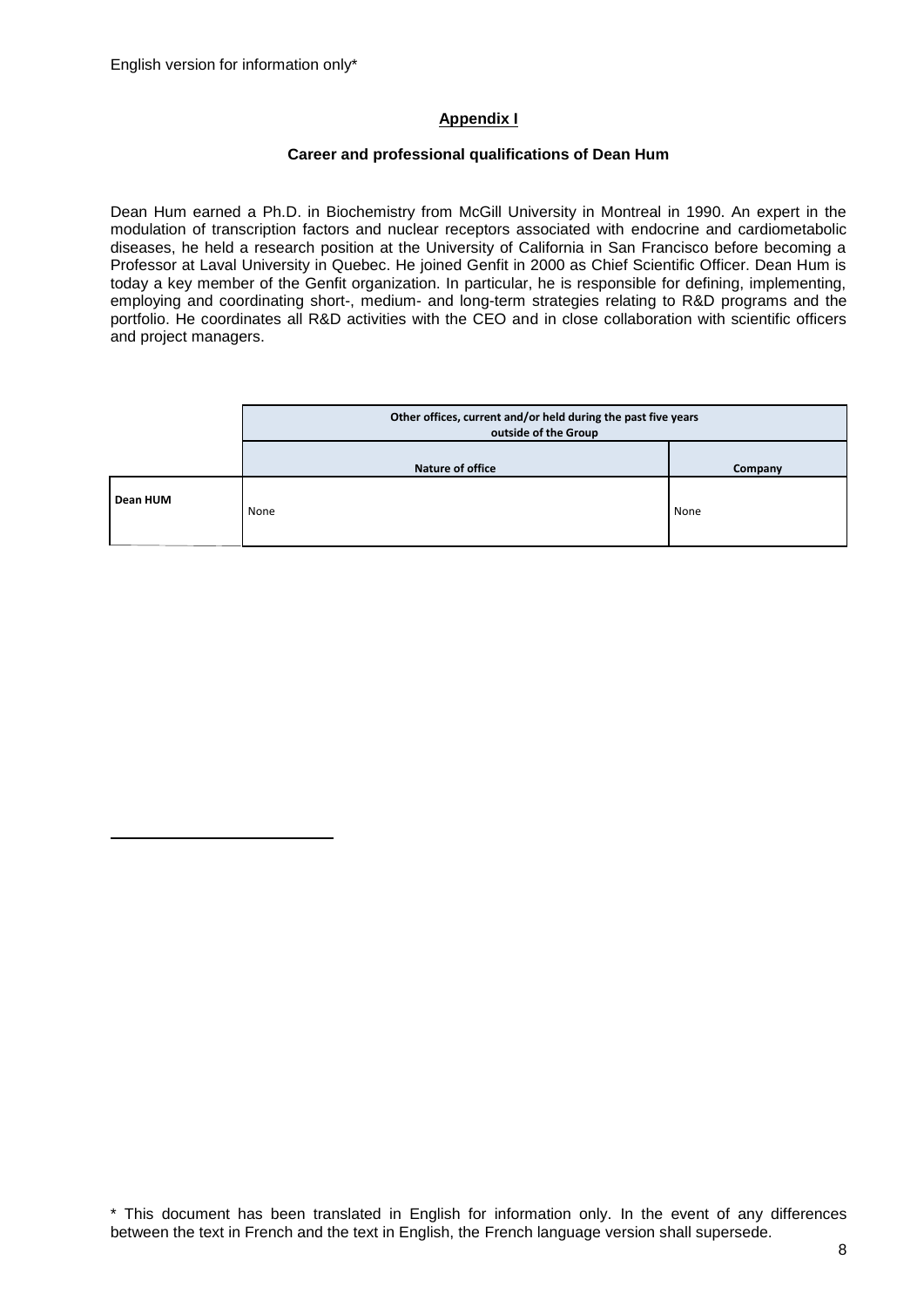1

# **Appendix II**

### **Summary table of delegations of authority granted to the Executive Board by the General Meeting of Shareholders with respect to capital increases (updated following the decisions of the Combined General Meeting of April 2, 2014)**

The following table updates the information contained in Appendix D of the Executive Board's management report of February 23, 2014.

We refer you to the changes added to that report concerning the use made of financial delegations during 2013 as well as in early 2014 up to the date of the report.

None of the delegations listed below has been used since February 23, 2014 up to the time this table was updated on May 27, 2014.

#### **1. Delegations now nullified or set to expire at the time of the General Meeting of June 20, 2014**

|                                                                                                                                                                                                                                         | Date of the Meeting<br>granting the<br>authority         | Duration of the<br>authorization | Maximum amount issuable<br>(in euros) |
|-----------------------------------------------------------------------------------------------------------------------------------------------------------------------------------------------------------------------------------------|----------------------------------------------------------|----------------------------------|---------------------------------------|
| Issue without preëmptive rights of shares or any<br>securities convertible to equity immediately or in the<br>future, with the exception of preference shares.                                                                          | <b>Combined General</b><br>Meeting of June 26,<br>2012   | 26 months                        | Nullified delegation (1)              |
| Increase in share capital to pay for the asset<br>transfers made to the Company consisting of stock<br>or securities convertible to stock (subject to the<br>shares being admitted to trading on a regulated<br>exchange.)              | <b>Combined General</b><br>Meeting of June 26,<br>2012   | 26 months                        | Nullified delegation (1)              |
| Increase in share capital without preëmptive rights<br>through private placement                                                                                                                                                        | Combined General<br>Meeting of June 26,<br>2012          | 26 months                        | Nullified delegation (1)              |
| Authorization given to the Executive Board to<br>increase the number of shares issued in an issue<br>(with preemptive rights or through private placement)<br>by up to 15% of the initial issue and on the same<br>terms and conditions | Combined General<br>Meeting of June 26,<br>2012          | 26 months                        | Nullified delegation (1)              |
| Issue of securities convertible to debt instruments                                                                                                                                                                                     | <b>Combined General</b><br>Meeting of June 26,<br>2012   | 26 months                        | Nullified delegation (1)              |
| Issue to a specified person of convertible bonds<br>and/or warrants to subscribe for such bonds and<br>of<br>the<br>corresponding<br>authorization<br>capital<br>increase(s) without preemptive rights                                  | Extraordinary<br>General Meeting of<br>December 18, 2012 | 18 months                        | Delegation entirely used (2)          |

 $1$  Delegations nullified following the adoption of delegations having the same purpose by the Combined (Ordinary and Extraordinary) General Meeting of April 2, 2014.

<sup>&</sup>lt;sup>2</sup> A warrant remains outstanding that could allow the drawdown of a bond tranche of €1 million. The Company will not opt to use this drawdown.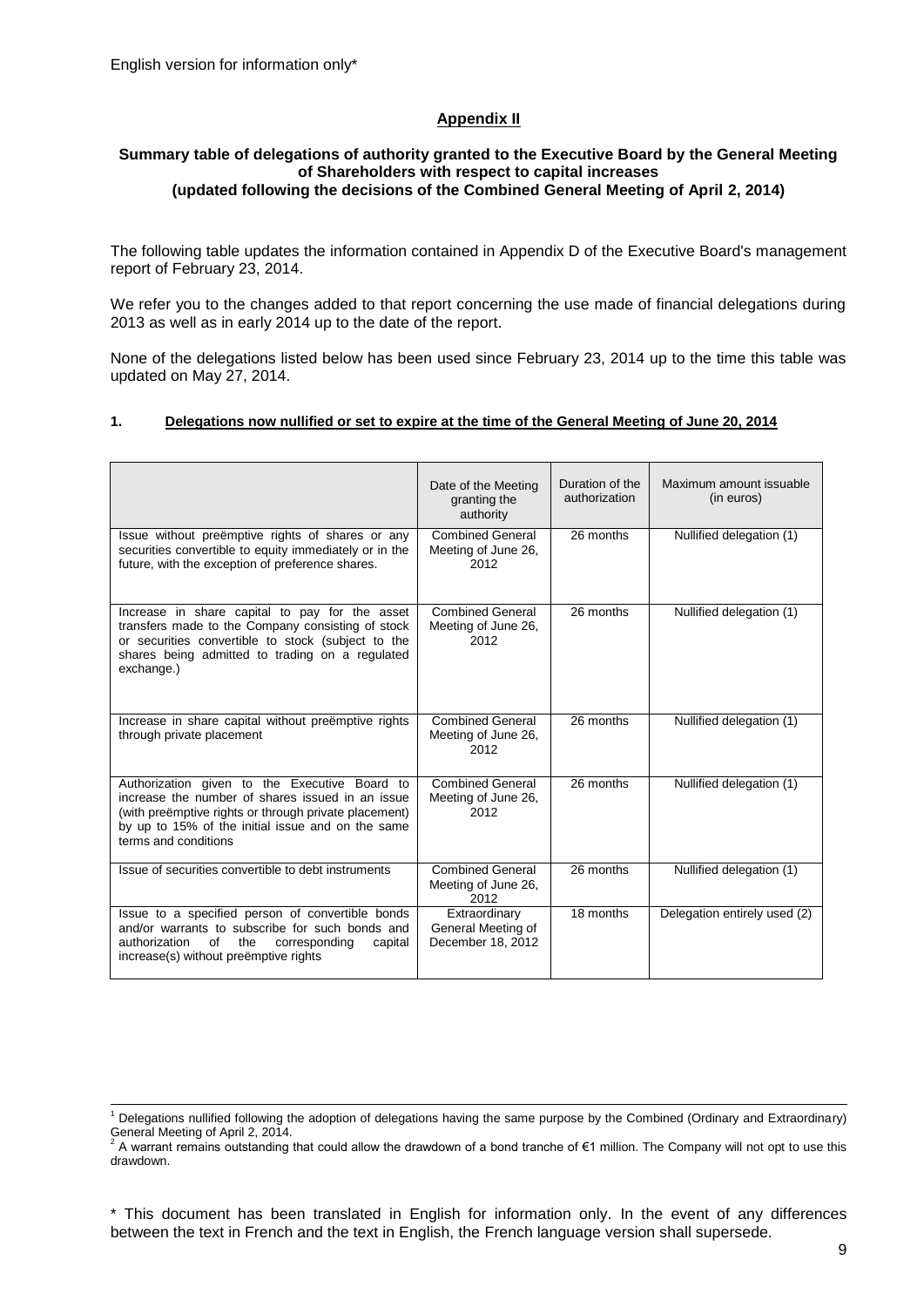| Issue to a specified person of common shares or<br>unattached warrants to subscribe for such shares.<br>payable solely by the creation of debt instruments,<br>and authorization of the corresponding capital<br>increase(s) without preemptive rights | Extraordinary<br>General Meeting of<br>December 18, 2012 | 18 months | €400,000 including €50,000<br>available on the day this<br>report is issued (expiring<br>June 18, 2014) (3) |
|--------------------------------------------------------------------------------------------------------------------------------------------------------------------------------------------------------------------------------------------------------|----------------------------------------------------------|-----------|-------------------------------------------------------------------------------------------------------------|
| Issue of common shares with preemptive rights                                                                                                                                                                                                          | <b>Combined General</b><br>Meeting of June 26,<br>2013   | 12 months | Nullified delegation (1)                                                                                    |
| Authorization given to the Executive Board to<br>increase the number of shares issued with the<br>aforementioned issue by up to 15% of the initial<br>issue and on the same terms and conditions                                                       | <b>Combined General</b><br>Meeting of June 26,<br>2013   | 12 months | Nullified delegation (1)                                                                                    |

#### **2. New delegations with respect to capital increase approved by the Combined General Meeting of April 2, 2014**

| Authorization to issue, with preemptive rights<br>through a public offering, shares and/or securities<br>convertible into the Company's share capital<br>immediately or in the future                                                                                                                                                                                  | <b>Combined General</b><br>Meeting of April 2,<br>2014<br>(Resolution 2)     | 26 months | €800,000(4)                                                          |
|------------------------------------------------------------------------------------------------------------------------------------------------------------------------------------------------------------------------------------------------------------------------------------------------------------------------------------------------------------------------|------------------------------------------------------------------------------|-----------|----------------------------------------------------------------------|
| Authorization to issue, without preëmptive rights<br>through a public offering, shares and/or securities<br>convertible immediately or in the future into<br>into the Company's share capital                                                                                                                                                                          | <b>Combined General</b><br>Meeting of April 2,<br>2014<br>(Resolution 3)     | 26 months | €750,000 (4)                                                         |
| Authorization to issue, without preemptive rights,<br>common shares or any securities convertible into<br>shares, up to 20% of the share capital per year, in<br>an offering contemplated in section II of Article L.<br>411-2 of the French Monetary and Financial Code (a<br>private placement).                                                                     | <b>Combined General</b><br>Meeting of April 2,<br>2014<br>(Resolution 4)     | 26 months | €675,000<br>(not to exceed 20% of the<br>share capital per year) (4) |
| Authorization in the event of an issue of shares or<br>securities convertible into shares without preemptive<br>rights, to set the issue price up to a yearly limit of<br>10% of the share capital                                                                                                                                                                     | <b>Combined General</b><br>Meeting of April 2,<br>2014<br>(Resolution no. 5) | 26 months | €750.000<br>(up to 10% of the share capital<br>per year) (4)         |
| Authorization to increase the number of unissued<br>(authorized) shares in the event of an addition to<br>equity, with or without preemptive rights.                                                                                                                                                                                                                   | <b>Combined General</b><br>Meeting of April 2,<br>2014<br>(Resolution 6)     | 26 months | 15% of initial issue (4)                                             |
| Authorization to raise equity from manufacturing,<br>retailing<br>wholesaling<br>in<br>the<br>or<br>companies<br>pharmaceutical/biotechnology<br>sector<br>from<br>or<br>managed mutual funds, operating under French on<br>foreign<br>the<br>law,<br>that<br>invest<br>in<br>pharmaceutical/biotechnology<br>sector<br>might<br>and<br>invest in a private placement. | <b>Combined General</b><br>Meeting of April 2,<br>2014<br>(Resolution 7)     | 26 months | €750,000 (4)                                                         |
| Authorization to issue shares and/or securities<br>convertible into the Company's shares immediately<br>or in the future, without preemptive rights, to pay for<br>asset contributions consisting of shares of stock or<br>securities convertible into stock.                                                                                                          | <b>Combined General</b><br>Meeting of April 2,<br>2014<br>(Resolution 8)     | 26 months | €800,000<br>(and up to 10% of the share<br>capital) (4)              |
| Authorization to issue shares and/or securities<br>convertible into the Company's shares immediately                                                                                                                                                                                                                                                                   | <b>Combined General</b><br>Meeting of April 2,                               | 26 months | €800,000 $(4)$                                                       |

3 The Company will not use the balance of this delegation in connection with the last tranche of the bond referred to in the preceding

note, which the Company will not draw down.<br><sup>4</sup> These delegations, moreover, count towards the total nominal cap of €900,000 passed by the Combined General Meeting of April 2, 2014 (Resolution 13 - Total limit of authorizations)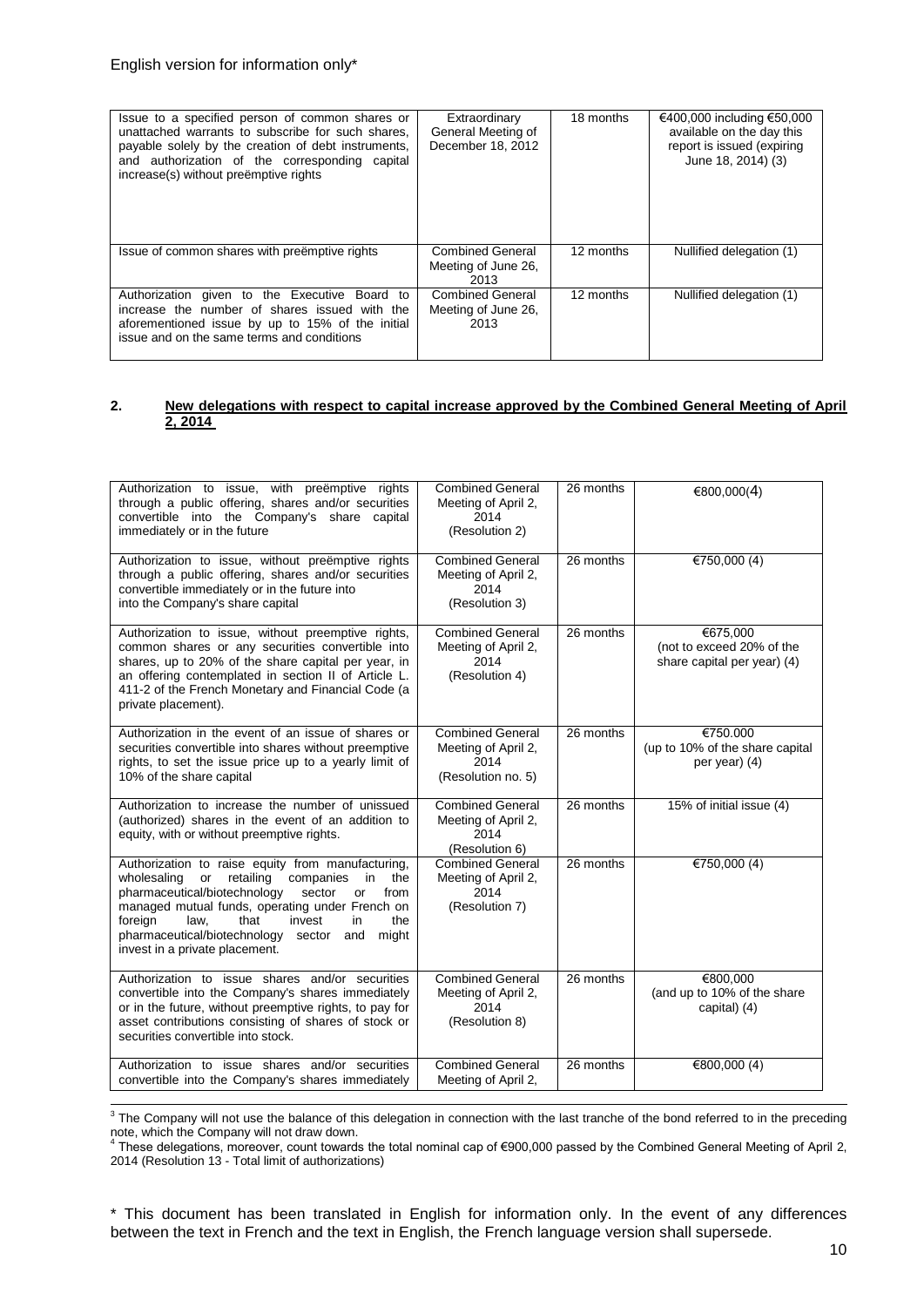1

| or in the future in the event of a public exchange<br>offering initiated by the Company                                                                                                          | 2014<br>(Resolution 9)                                                    |           |         |
|--------------------------------------------------------------------------------------------------------------------------------------------------------------------------------------------------|---------------------------------------------------------------------------|-----------|---------|
| Authorization to issue unattached warrants reserved<br>for employees and corporate officers                                                                                                      | <b>Combined General</b><br>Meeting of April 2,<br>2014<br>(Resolution 10) | 18 months | €50.000 |
| Authorization to issue warrants and/or redeemable<br>share warrants for the benefit of employees and<br>corporate officers of the Company<br>and its<br>subsidiaries, without preemptive rights. | <b>Combined General</b><br>Meeting of April 2,<br>2014<br>(Resolution 11) | 18 months | €50,000 |

#### **3. Authorizations allowing employee and corporate officers performance-based ownership of Company share capital**

| Capital increase reserved for employees who belong to<br>a company savings plan, by issuing common shares<br>without preemptive rights | <b>Combined General</b><br>Meeting of June<br>26, 2013 | 12 months | €100,000 and for no more<br>than 5% of the share capital<br>on the day of issue (5)                       |
|----------------------------------------------------------------------------------------------------------------------------------------|--------------------------------------------------------|-----------|-----------------------------------------------------------------------------------------------------------|
| Issue of stock options to employees and/or corporate<br>officers                                                                       | <b>Combined General</b><br>Meeting of June<br>26.2012  | 36 months | Nominal value of $€125,000$<br>and for no more than 5% of<br>the share capital on the day<br>of issue (6) |
| Awards of existing or unissued shares as restricted<br>stock to employees and/or senior executives                                     | <b>Combined General</b><br>Meeting of June<br>26, 2012 | 36 months | Nominal value of $€125,000$<br>and for no more than 5% of<br>the share capital on the day<br>of issue (7) |

## **4. Other financial authorization the use of which will impact the Company's share capital**

| Authorization to reduce the share capital by canceling<br><b>Combined General</b><br>shares held in the treasury under the authorization for<br>Meeting of April 2,<br>the Company to buy back its own shares (Resolution 1<br>2014<br>of the Combined General Meeting of April 2, 2014)<br>(Resolution 14) | 24 months<br>For up to 10% of the share<br>capital in any 24 month<br>period |
|-------------------------------------------------------------------------------------------------------------------------------------------------------------------------------------------------------------------------------------------------------------------------------------------------------------|------------------------------------------------------------------------------|

 $5$  Counted towards this cap is any capital increase that resulted or might in time result from the award of restricted stock or from the exercise of options approved by the Executive Board pursuant to the authorizations cited below.<br><sup>6</sup> Counted towards this cap is any capital increase that resulted or might in time result from the award of restricted stock

exercise of options approved by the Executive Board pursuant to the authorizations by the Meeting of June 26, 2012.<br><sup>7</sup> Counted towards this cap is any capital increase that resulted or might in time result from the award

exercise of options approved by the Executive Board pursuant to the authorizations by the Meeting of June 26, 2012.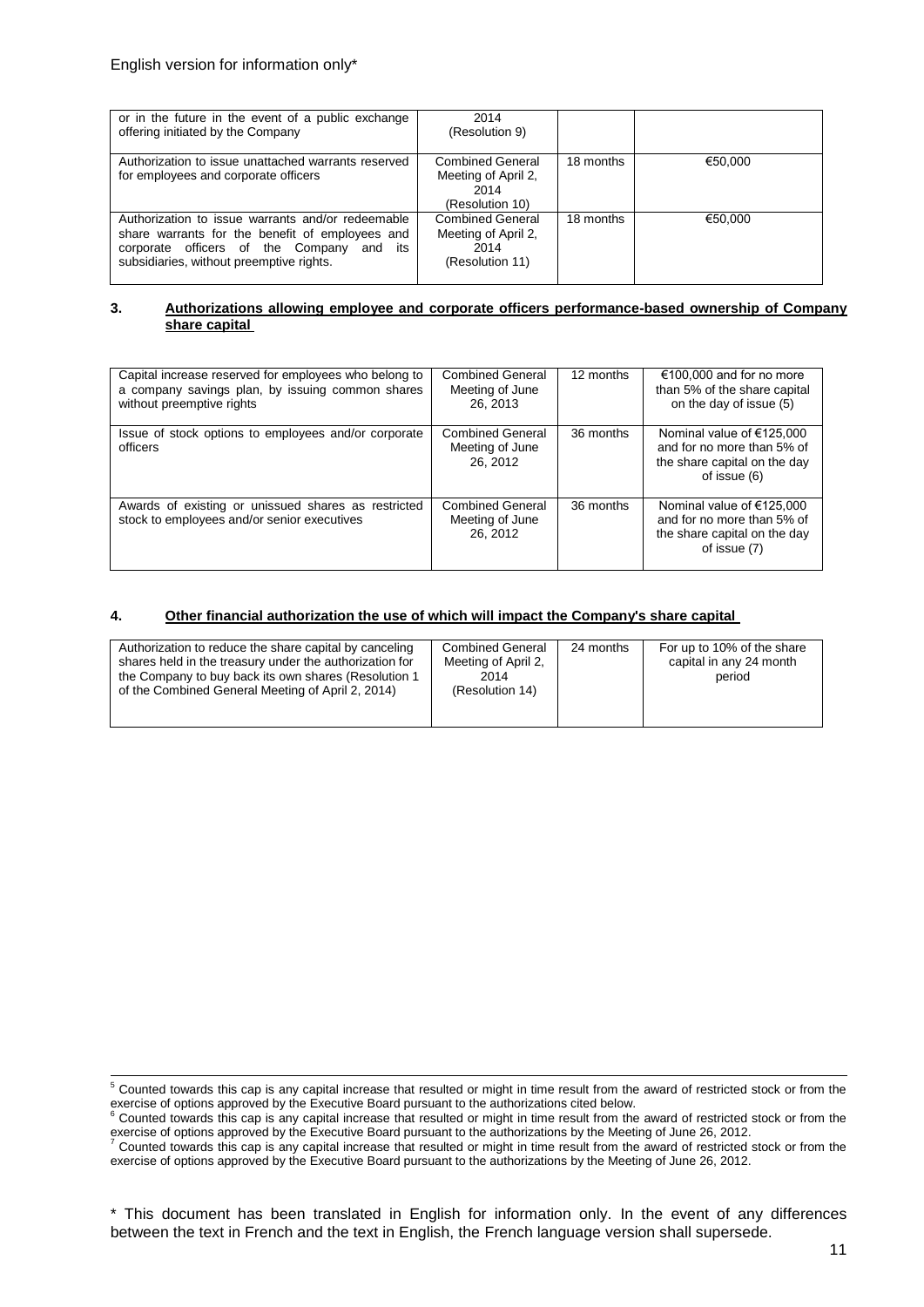# **Appendix III**

# **May 12, 2014 Report of the Appointment and Remuneration Committee**

## To the attention of the members of the Supervisory Board and the General Meeting of shareholders

We hereby present to the members of the Supervisory Board and the General Meeting of shareholders our recommendations, adopted at our May 12, 2014 meeting, in respect of the following points:

1. Make-up of the Supervisory Board - Election of Frédéric Desdouits to the Supervisory Board in replacement of CM-CIC Capital Finance, represented by Philippe Traisnel;

# $(\ldots)$

We point out to the Supervisory Board that the Appointment and Salary Committee voted unanimously in favor of the following recommendations.

#### **1. Make-up of the Supervisory Board - Election of Frédéric Desdouits to the Supervisory Board in replacement of CM-CIC Capital Finance, represented by Philippe Traisnel**

We recommend:

- that the Supervisory Board elect Frédéric Desdouits as a member of the Supervisory Board to replace CM-CIC Capital Finance, represented by Philippe Traisnel, which has stated that it would resign its seat at the close of the General Meeting called to approve the financial statements of the fiscal year ended December 31, 2013;
- that the General Meeting of shareholders called to approve the financial statements for the year ended December 31, 2013 ratify this election without, for the moment, providing a replacement for the two other seats left vacant by the resignations of the University of Lille II and the Institut Pasteur de Lille from their membership on the Supervisory Board at the close of the General Meeting called to approve the financial statements for the year ended December 31, 2013, so that highly appropriate candidates can be identified given the expertise known to be needed for a properly functioning Board.

From that viewpoint, we would inform the Supervisory Board that we have instructed the Executive Board to pursue approaches that will identify two independent individuals capable of filling the positions left vacant and to modify those approaches such that they will comply with the laws as to gender balance on Supervisory Boards.

(…)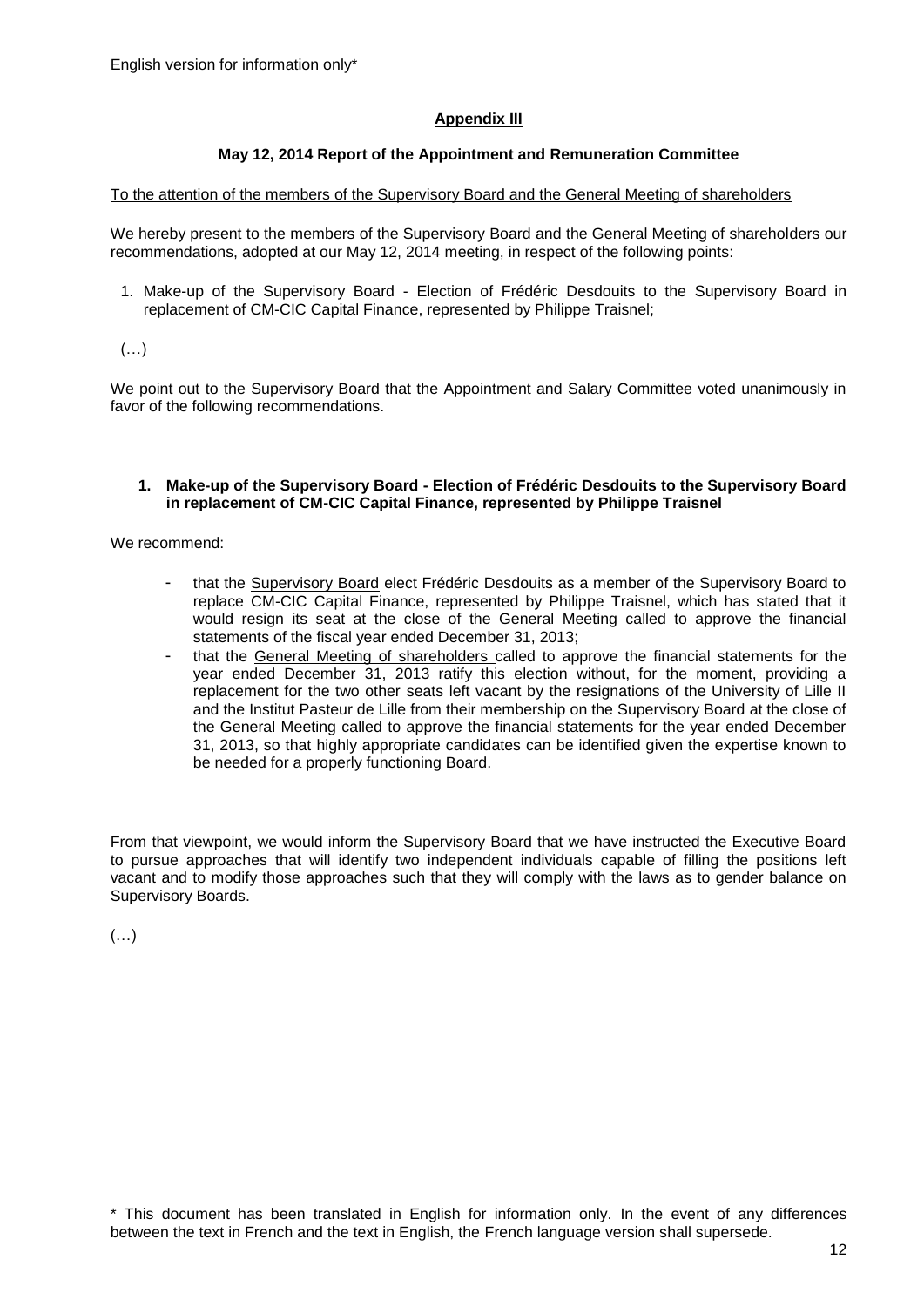English version for information only\*

A copy of this report will be sent to the Executive Board.

Loos -- May 12, 2014

Chairman Charles Woler

Member, Appointment and Remuneration Committee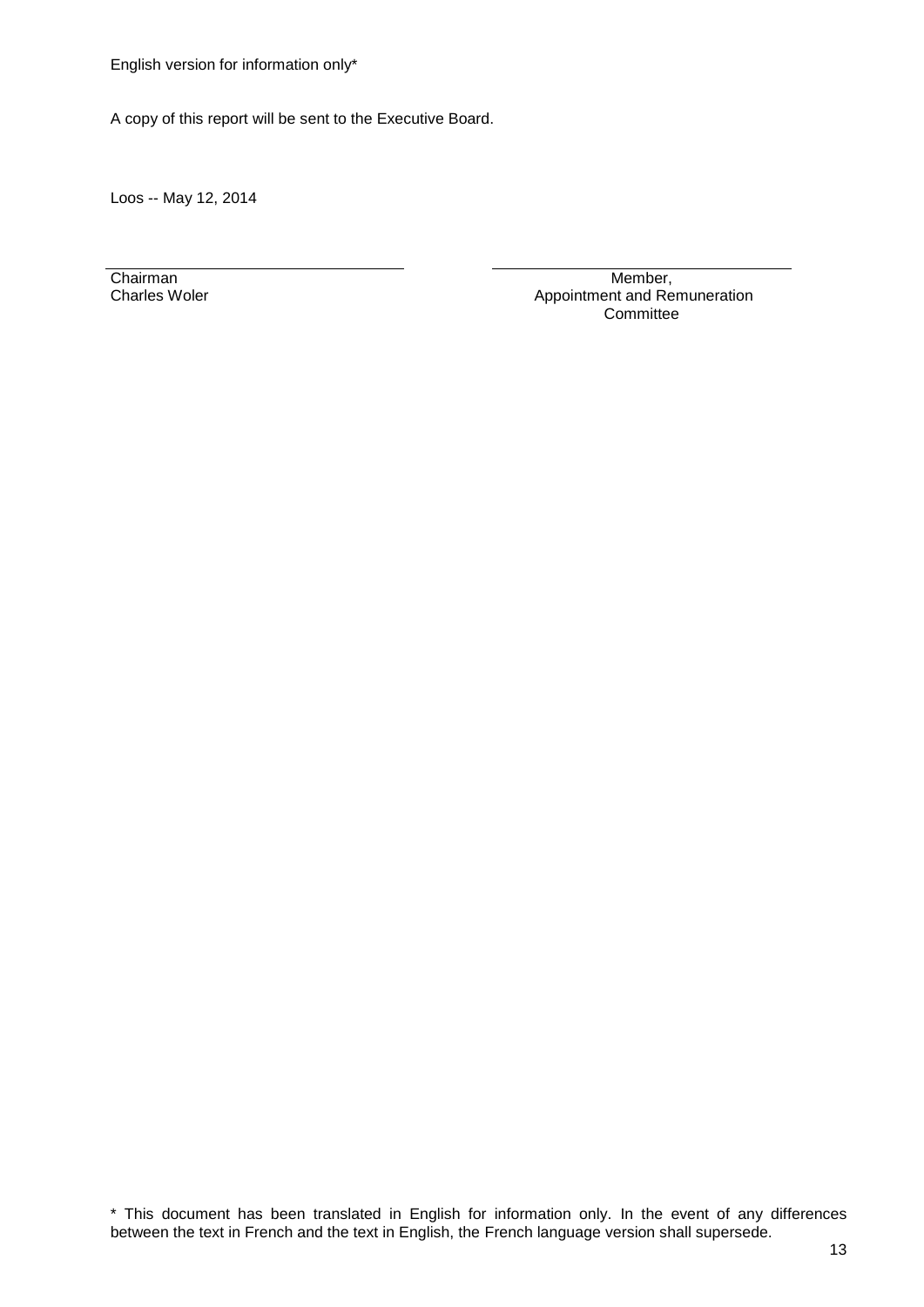# **Appendix IV**

## **Career and professional qualifications of Frédéric Desdouits**

Frederic Desdouits is head of Pierre Fabre Group Business Development, Acquisition and Market Intelligence since 2011. He is also member of the Pharmaceuticals Executive Board and of the Development Products Board. Prior to joining Pierre Fabre, Frederic was Managing Partner at Bionest Partners (2004-2011), a consulting and transaction firm based in Paris and New York specialized in healthcare and biotechnology; and the founding Managing Partner of Bionest Partners Finance (2007- 2011), a boutique specialized in value strategy and fund raising for emerging bio-companies. Between 1997 and 2004, Frederic was a partner in charge of Pharmaceutical and Biotechnology sectors at Exane BNP-Paribas, an investment company. Before heading for finance, Frederic worked in research (1996- 1997) at GlaxoWellcome in France (now GSK), as a consultant for Hoechst in the USA (1995-1997) and as a PhD student (1992-1995) with a grant from Rhône-Poulenc in France (now Sanofi).

Between 2010 and 2011, Frederic was a member of the Pre-Phase III DPU Blood & Vessels Specific Board at Sanofi Aventis (now Sanofi) R&D (Chilly-Mazarin, France).

Between 2008 and 2011, Frederic was Board member at Exonhit Therapeutics (now Diaxonhit Therapeutics) and member of the M&A subcommittee.

Frederic is graduated from Ecole Polytechnique (Palaiseau, France), obtained a MS in pharmacology and a PhD in Neurosciences at University Paris VI and Collège de France, did a post-doc (1994-1996) at the Rockefeller University in New York and is a CEFA (Certified European Financial Analyst).

|                           | Other current offices outside the Group                                                                                                   |                           |  |
|---------------------------|-------------------------------------------------------------------------------------------------------------------------------------------|---------------------------|--|
|                           | Nature of office                                                                                                                          | Company                   |  |
| <b>Frédéric DESDOUITS</b> | Executive Vice-President - Head of Corporate Business Development,<br>Acquisitions and Market Intelligence - at Laboratoires Pierre Fabre | Laboratoires Pierre Fabre |  |

|                    | Other offices held outside the Group during the past five years but now expired   |                                                                                                     |  |
|--------------------|-----------------------------------------------------------------------------------|-----------------------------------------------------------------------------------------------------|--|
|                    | Nature of office                                                                  | Company                                                                                             |  |
| Frédéric DESDOUITS | <b>Managing Partner</b><br>Chairman<br>Chairman and Managing Partner Board Member | Gideal<br><b>Bionest Partners</b><br><b>Bionest Partners Finance</b><br><b>Exonhit Therapeutics</b> |  |